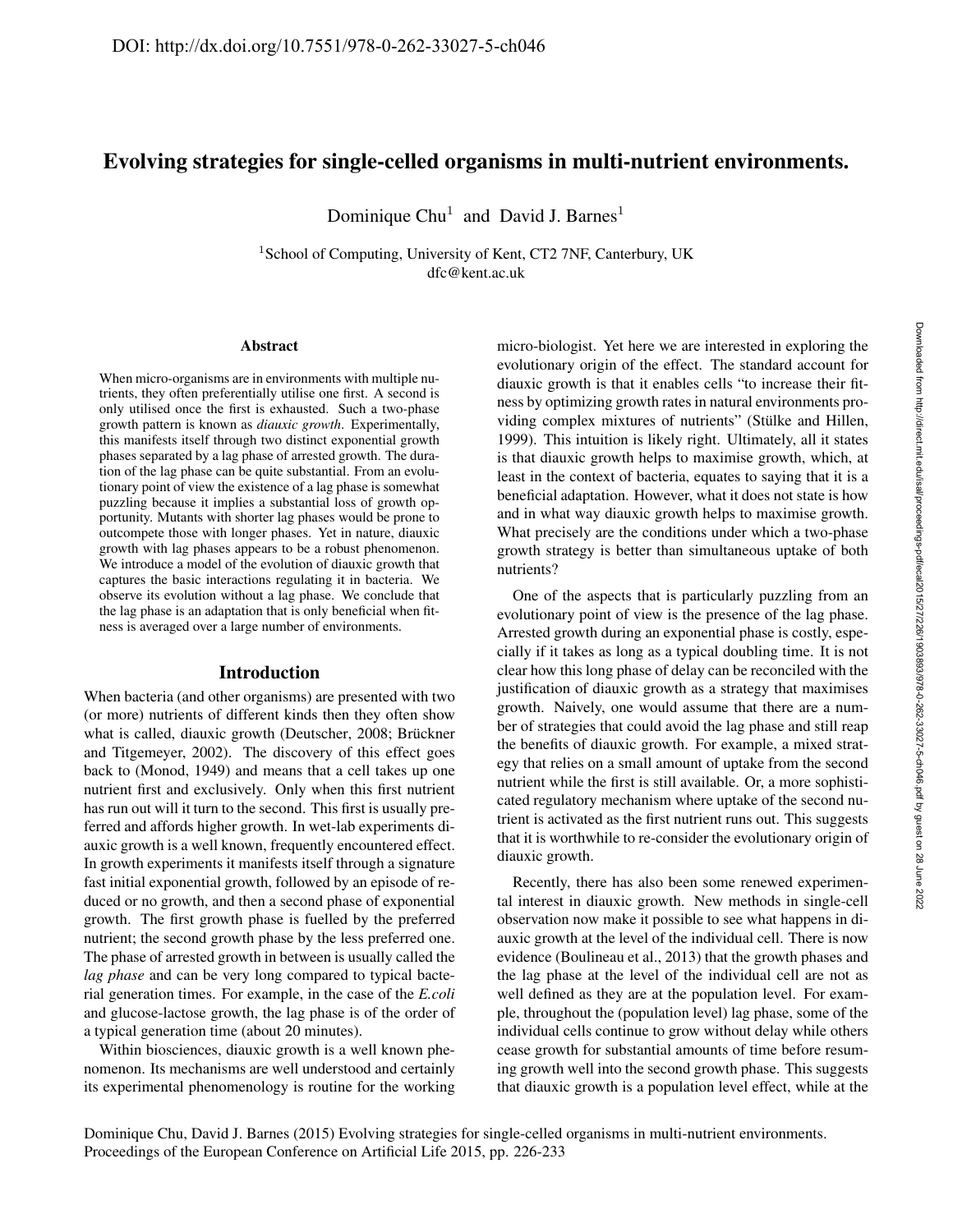level of the individual the dynamics are determined by noise and heterogeneity of the population. In turn, this suggests that in order to understand diauxic growth and its evolution it is necessary to combine population level dynamics, stochastic modelling and artificial evolution. This will then make it possible to understand which strategies emerge under which assumption.

To this end, we created a program that combines biochemical simulation techniques with agent-based methods. It can simulate populations evolving cell populations. The model we created with the program simulates each individual cell using a discrete stochastic simulation algorithm. Cells in the simulation are exposed to external nutrient that they need to take up and metabolise to grow. Once they have grown to a sufficient size they will divide. Over time a population of agents emerges. We also experimented with two types of evolution: an explicit approach using a genetic algorithm, and an implicit fitness approach. In the implicit approach, we monitor multiple concurrently-evolving populations with limited interaction/exchange between them.

In our model we simulate a scenario where two nutrients are offered to the cells: N1, which is the high quality nutrient, and N2 which gives only half of the energy per molecule when compared to N1. For all our simulations we kept the structure of the internal cell dynamics fixed and only allowed the system to change regulation by adjusting parameter values. We find a hybrid strategy evolving: While there is a clear diauxic shift observable, we do not see an initial phase of growth fuelled solely by one nutrient. Instead, during the initial phase there is a certain amount of uptake and usage of both nutrients. However, the better quality nutrient, is taken up at a higher rate. Once the better nutrient is exhausted, the uptake rate of the second is increased strongly. Crucially, this happens without any delay—there is no lag phase evolving in our simulations and it depends crucially on the uptake/metabolism being capacity limited. This is in line with the intuition mentioned above: that a lag phase comes at a substantial fitness cost.

These results suggest that diauxic growth is a general phenomenon that will evolve as long as there is a limitation on the capacity of the uptake system. However, our results contrast with the strictly sequential nature of diauxic uptake in real bacteria. We hypothesise that this needs to be explained by life-time averaging of fitness.

# Methods and Models

# The Model of a cell

We used a minimal model of a cell that can take up two types of external nutrient: N1, N2. The internalised nutrients are  $E1$ ,  $E2$ . They can be metabolised into internal energy E0 with rates  $1k1$  and  $1k2$  respectively. This energy is required in order to express the porins P1 and P2. These are required to take up N1 and N2 respectively. Furthermore, internal energy E0 is required in order to produce biomass and

growth. Growth is essential because the cell is only allowed to divide if it has reached a minimum size. As such, this model captures the fundamental trade-off that real cells also face: How much energy should be invested into growth and how much into maintaining the machinery necessary to take up nutrient? If everything is invested into growth then the cell will soon end up in a position where it cannot replace its uptake machinery. On the other hand, if it invests all into the uptake machinery, but none into growth, then it will not be able to divide and hence will be evolutionarily unfit.

Here we are interested in the dynamics of diauxic growth. Hence, we built into our model an interaction mechanism between uptake of nutrient 1 and nutrient 2. We modelled this mechanism loosely on the PTS uptake system in bacteria (Boianelli et al., 2012). Nutrients 1 and 2 can only be taken up by porins specific to them. Uptake of the preferred nutrient leads to the dephosphorilisation of a repressor  $R^*$ . Its dephosphorylised form R can bind with porin P2, thus blocking uptake of N2. The porin-repressor dimer disintegrates with a rate of ukb, thus restoring the ability of the porin to take up nutrient again. Note that  $R^*$  is not explicitly modelled but assumed to exist in constant abundance.

Cells divide with a given rate of 1 once they have reached a certain size threshold. Upon division the protein and porin content of the cell is randomly (but typically not equally) divided between parent and offspring. In our model we have no explicit degradation of proteins or porins. Instead we rely on dilution through division as a mechanism to control particle numbers per cells. This choice is, on the one hand, realistic with respect to real bacteria but it also reduces the model complexity by saving two additional parameters.

Restrictions on uptake mechanisms In this contribution we considered two variants of the model. One where the cell is limited in its capacity to take up/metabolise nutrients. Here, we represent this by a limit on the number of porins that the cell can incorporate into its surface. This is represented as a negative feedback from the number of porins to rate of porin expression. In the formal description of our model in Table 1 this restriction is implemented by the second term of the rate in the expression of P1 and P2 (sixth and seventh reactions). Below, we will also report simulations where the restriction on the porin number is disabled. This is realised simply by removing the second term.

### Evolution

We considered two types of evolution: implicit and explicit. For both we varied the following parameters from Table 1: lk1,lk2,K1,K2,leak1,leak2,g,KG,dR,kb,ukb. All parameters are allowed to vary in the arbitrarily chosen but constrained floating-point interval [0, 15]. Only the parameters dR, kb, ukb regulating internal signalling reactions are multiplied by 10 before being used. This reflects that they are are happening on a faster time-scale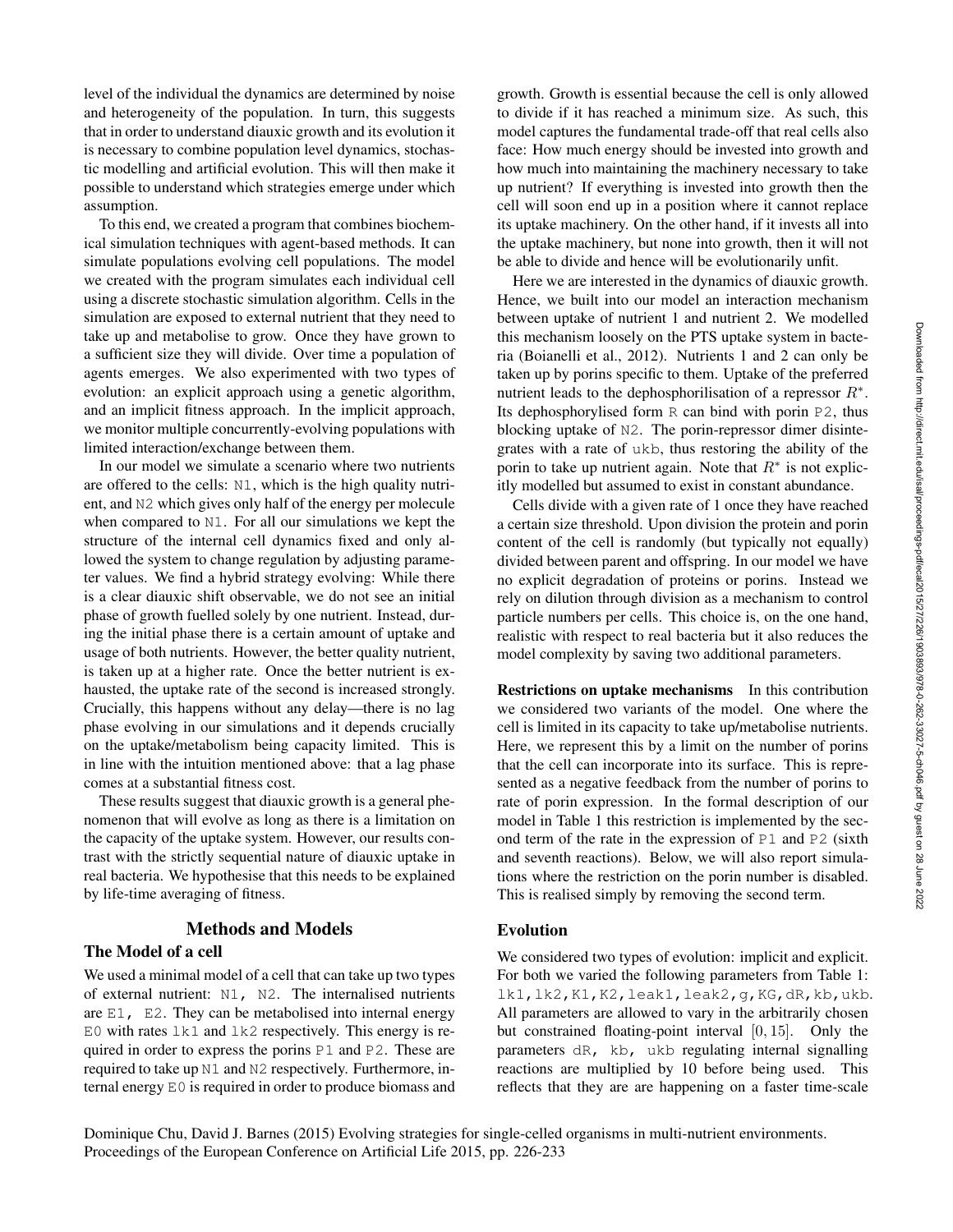| Description                             | Substrate      | Product        | Rate                                   |
|-----------------------------------------|----------------|----------------|----------------------------------------|
| N1 taken up                             | N1             | $E1 + R$       | $[P1 \text{ hill} (N1/volume, K, 2)]$  |
| N <sub>2</sub> taken up                 | N <sub>2</sub> | E2             | $[P2 \text{ hill} (N2/volume, K, 2)]$  |
| E1 converted to energy                  | E1             | E0             | [lk1]                                  |
| E2 converted to energy                  | E2             | E0             | [lk2]                                  |
| E2 loss through inefficiency            | E2             | Ø              | [1k2]                                  |
| Porin 1 production                      | E0             | P1             | $[(\text{leak1 + hill(E1,K1,2))}.$     |
|                                         |                |                | $(l-hill(P1+P2, surfaceArea/50, 4))$ ] |
| Porin 2 production                      | E <sub>0</sub> | P <sub>2</sub> | $[(\text{leak2 + hill(E2, K2, 2))}$ .  |
|                                         |                |                | $(0-hill(P1+P2, surfaceArea/50, 4))$   |
| De-phosphoryilisation of repressor      | R              | Ø              | 10 dR                                  |
| Repressor blocking porin 2              | $R + P2$       | B              | $10$ $kb$                              |
| Decay of repressor-porin compound       | B              | $R + P2$       | 10 ukb                                 |
| Volume increases by one unit (growth)   | 5 E0           | volume         | q                                      |
| Division happens when volume reaches 50 | volume<br>50   | Division       |                                        |

Table 1: The definition of the model. The expression hill  $(x, y, z)$  abbreviates the function  $x^2/(x^2 + y^2)$ . The last column gives the rate (when the expresssion is in square brackets) and the rate constant otherwise.

than gene-expression. The implicit scenario consisted of 32 environments. Each is populated by 5 random cells. A certain amount of  $N_1$  and  $N_2$  was given to each environment. Within each environment the cells then grew, took up nutrients, and divided when they reached the division threshold volume (set to 50). On division, cell volume and contents were randomly divided between the parent and offspring. The offspring cell underwent a mutation with a probability  $P_m = 0.005$ . Mutations are adjustments of the parameters by adding/subtracting up to 10 percent from the current value of the parameter (while respecting the constrained ranges.) Hence, over time the diversity of the population grows within each environment. Once all nutrient is exhausted the simulation of the environment is halted.

We simulated the environments in parallel and once all had exhausted their nutrient we performed a migration step. In all environments we first chose a small number of migrant cells, removed those from the population and then pruned the remaining population in each environment back to 5 cells by randomly discarding cells. Following this we chose random destinations for the migrant cells. Migrant cells replaced a random member of the existing seed population. The migration probability was set to 0.001 per iteration per cell. On average, this resulted in less than one migrant per environment with the settings we used. Once these steps were completed, each environment was simulated again and the process repeated for the desired number of generations.

Explicit evolution was implemented by using a standard GA with fitness proportional selection and a population size of 32 environments. The GA was run for 300 generations. Each solution in the population was represented by the parameter values of the model. Each environment was seeded by a single cell that was then grown on a mix of nutrients

as explained above. Once a generation was completed, the final population size was recorded and used as the fitness for the corresponding solution.

In this article we report a competitive GA. This means that after a first GA evaluation of 300 generations, we restarted the evolutionary process. Yet, this time, we seeded each environment with a candidate solution (which evolves) *and* the best solution found during a previous evolutionary run. We only evaluate the fitness for the candidate solution. The fixed solution only serves as a competitor against which the evolving solutions have to persist. We performed several series of these competitive GAs whereby, in each iteration, the candidate solutions are evolved against the best solution emerging from the immediately preceding competition.

# The Modelling Software

The simulation was performed using custom software developed in Java to support the general modelling and evolution of cellular species whose dynamics are defined by a parameterised set of reaction equations. This software combines agent-based modelling with stochastic simulations of biochemical networks. The user only needs to define the reaction network of one particular cell/organism and the number of instantiations of this cell. The software then automatically creates the relevant reaction networks to simulate each of the distinct cells.

A model is realised by an efficient implementation of the Gibson/Bruck stochastic simulation algorithm (SSA) (Gibson and Bruck, 1998) — a variant of Gillespie's algorithm (Gillespie, 1977). Since each cell in an environment potentially represents a separate parameterisation of the model's equations, and the population size will vary within a single generation, the number of reactions to be managed is dynamic and can grow very large. A pure implementation of Gillespie's SSA would recalculate the propen-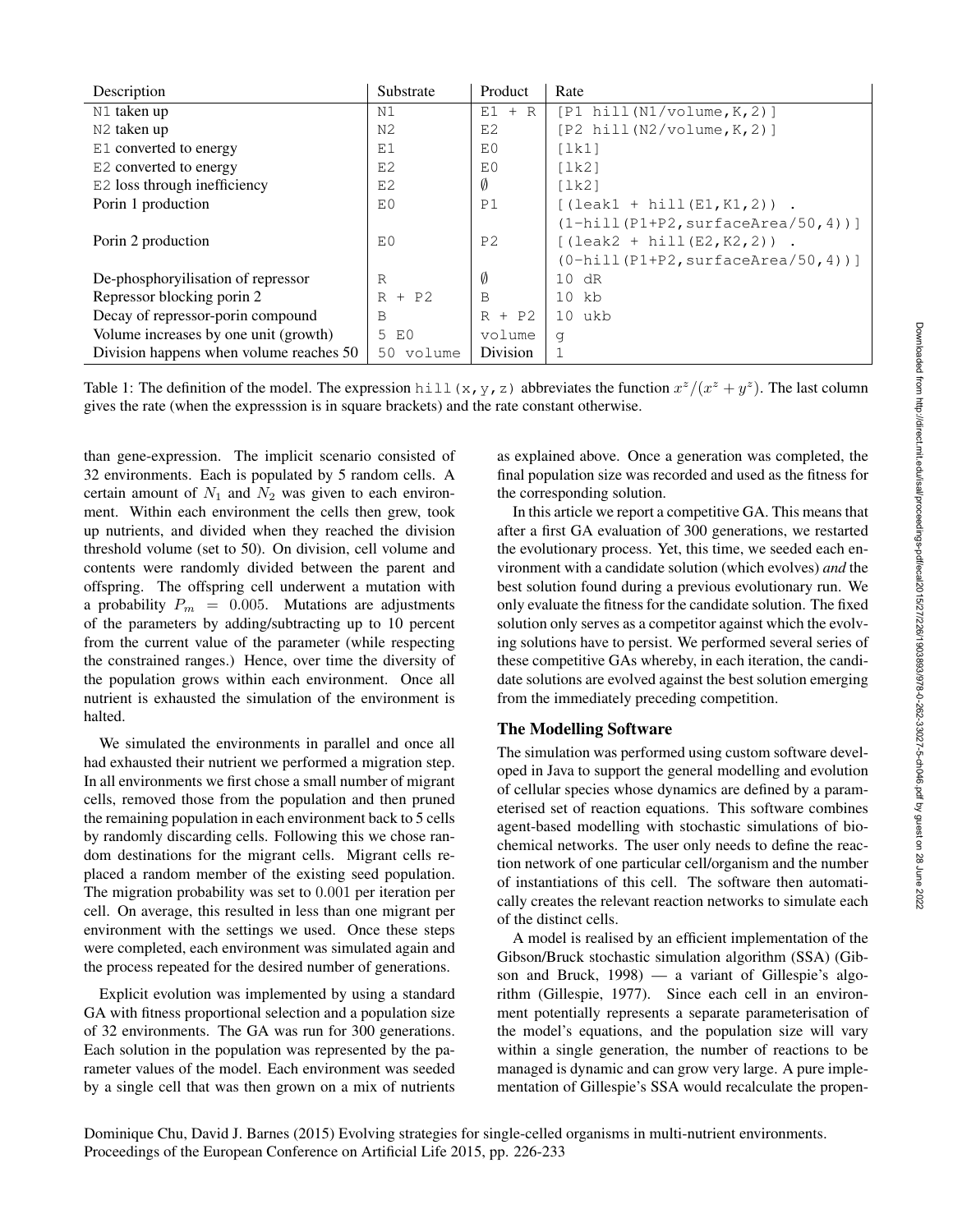

Figure 1: The evolution episodes in the GA. (left) The vertical bars indicate the fitness episodes. Initially, there is a fall in fitness. This is followed by a quasi oscillation of high and low fitnesses. (right) The ratio of the competitor fitnesses for 100 simulations of the best solution from the GAs. A value  $\lt 1$  indicates that the evolved solution in the current iteration is better than the solution in the previous iteration. In the second iteration the solutions outcompete the incumbant from the previous iteration. In the third iteration this is also the case, in general. However, for higher iterations competitive solutions fail to evolve, leading to a quasi-oscillation of competitiveness.

sity of *every* reaction after the occurrence of a single reaction and this would be very inefficient. For instance, many reactions of an individual cell would have no impact on the propensity of the reactions in other cells; only those involving the shared external nutrient have an impact on all cells within an environment. Reaction interdependencies are determined from the reactions and rate expressions at the start of a simulation and only the propensities and next reaction times of dependent reactions are updated after a reaction takes place. In addition, a priority queue is used to order the occurrence of reactions, making identification of each next reaction a simple operation.

The software allows a model to be specified in the form of an arbitrary number of reaction equations. The reaction rate may be either a constant or an expression. The specification has separate sections for those elements that are internal species names (e.g. E1), evolvable parameter names (e.g. 1k1), named constants or expressions (e.g. surfaceArea). Rate expressions may involve any of these elements. An arbitrary number of species may be designated as shared resources (such as N1 and N2) along with distinctive nutrient 'values' (i.e. energy value to a cell). The evolution of a parameter's value may be either constrained or unconstrained within an arbitrary non-negative floatingpoint range.

At the start of a simulation, a model is read from a text file and a further efficient feature of the implementation is that the model is converted into a Java class definition that

is dynamically compiled at runtime. Concurrency is supported in the software through both multi-threading and the ability to distribute environments across multiple networked machines.

A generation is completed within an environment when any one of the following conditions is fulfilled: all of the cells have died; a time limit has expired; all of the external nutrient has been consumed; no cell within the environment is capable of any further action (i.e., the total propensity of the reaction set is zero). Depending on the requirements of the simulation, when a cell divides there can be a probability of mutation of its parameter values for the daughter cell as used in the implicit evolution scenario of our model. In addition, crossover is available when a cell is migrated into an environment with an existing population.

# Results

For the purpose of this study we made no assumptions about the values of the parameters. Instead, all parameters were evolved using either the explicit or the implicit evolution. We found that the optimisation problem itself is not particularly challenging and the evolutionary algorithms found viable solutions quickly. Indeed, in the implicit evolution the fitness reached close to its maximum value within a few generations.

However, the raw fitness value reached is not necessarily an indicator of the competiveness of the results. A very high fitness solution may perform poorly when competing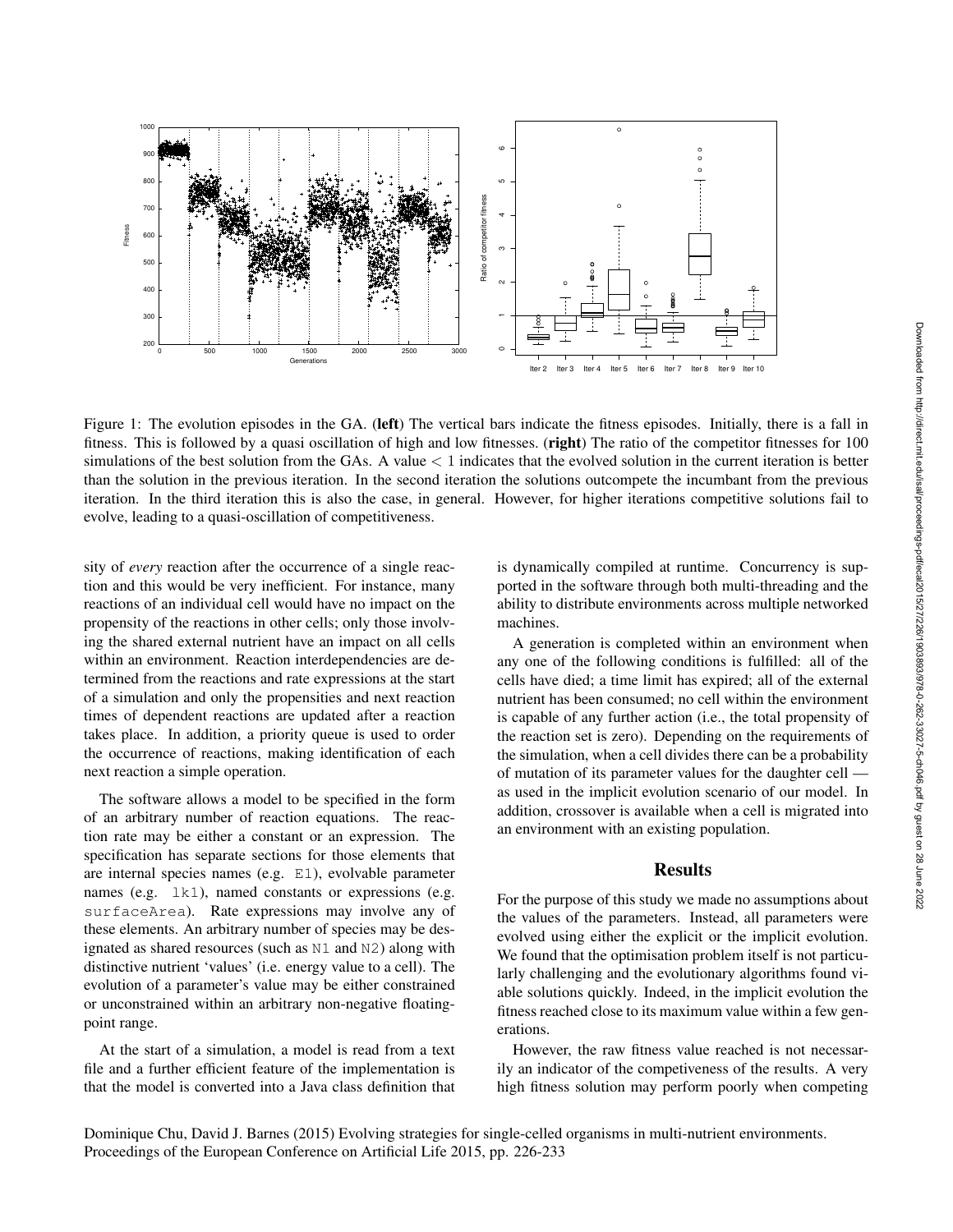directly against another solution. This can be illustrated by the sample evolutionary run in Fig. 1 which shows the results of an iterative GA evolution. The first iteration of this simulation produces a solution that, by itself, performs well and reaches a high number of cells. However, when competing against the solution obtained from the second run it will only grow to about one third of its competitor's level. In this sense, the second solution outcompetes the first.



Figure 2: A simulation of a population. The growth of a population over time (left axis) shows a distinct two-phase growth pattern indicated by two straight lines in the logarithmic plot. However, note that there is no lag phase. Initially there is small simultaneous uptake of nutrient. Once nutrient 1 is exhausted the uptake rate of nutrient 2 is increased.

The difference between these two solutions is predominantly the speed with which the nutrient is taken up. This is apparent from the curves labelled "alone" in Fig. 3; these show the two solutions simulated on their own and demonstrate that the first solution grows over much longer time than the second. This is also confirmed by a closer analysis of the simulation data (not shown) and is a feature that is robustly reproduced by repetitive evolutions. Apart from the speed of the uptake, there is also a slight difference in the uptake priority. While the first evolved solution takes up N2 faster than N1, this order is reversed in the simulation of the second solution. Yet, in both solutions there is largely simultaneous uptake for most of the time.

More interesting is the change in behaviour from the second to the third iteration. In this step, there is not only an increase in the speed of uptake, but also a fundamental change in the way nutrient is taken up. In the first two solutions the repression of P2 by R was effectively disabled by a suitable parameter choice. On the other hand, in the third solution the parameters evolved so as to activate this repression mechanism. Specifically, this affected three parameters: the dephosphorylation rate dR; the association rate of the repressor and porin 2 kb; and the dissociation rate ukb. Effective repression can only happen when the dissociation rate is low compared with the association rate. Additionally,

repression requires the repressor R to be available. If dephosphorilation is too fast compared to the association rate kb then effective blocking of porin 2 will not be possible.

The parameters of the third solution evolved so that uptake of the N2 is strongly reduced while N1 is taken up. N2 is taken up at a much higher rate once N1 runs out. However, note that this is only a partial blocking. There is still a low level of simultaneous uptake of both nutrients (Fig. 2). In this particular series, solutions return to simultaneous uptake of nutrients after the third iteration. In different series of evolutionary runs one would observe a qualitatively similar behaviour, although precisely when the regulated diauxic growth appears will vary between runs. After the first regulated diauxic growth appear, subsequent evolutionary iterations lead to quasi-oscillations between very fit solutions and rather poor ones. Again, this qualitative feature robustly appears in repeated runs (data not shown).

The evolution with genetic algorithms illustrates well how diauxic growth evolves. This can be summarised in three steps: At first, solutions evolve to maximise utilisation of nutrient, irrespective of the relative value of nutrients. Then, in a competitive dynamics, solutions must become faster to prevent competitors from taking up nutrients. At this stage uptake may still be simultaneous. Finally, in a third step solutions evolve sequential uptake of nutrient. This third step depends crucially on the space on the surface of the cells being limited. If there is unlimited space, then only the first two stages will appear and no diauxic growth evolves. This stepwise progression to regulation (and away) can naturally not be observed in the case of implicit evolution because of the nature of this method. Instead, there the solutions evolve directly to regulated diauxic growth.

### Anatomy of evolved solutions

In order to understand the adaptive pressures that act on the system, we analysed the populations that we obtained from implicit evolutionary simulations. To do this, we ran the evolution for at least 500 generations and then collected the entire population. From this we removed all unfit solutions — all solutions with fewer than 50 cells in total across all 32 environments. We collected populations in this way over a number of independent evolutionary runs. Altogether, this resulted in 1180 different parameter sets. Fig. 4 shows a boxplot characterising the distribution of parameters across the population. It compares evolutionary runs over two conditions: With limited space for porins and without limited porins.

In the case of a limitation of porins, a strong selective pressure seems to be limited to the leak expression of porins (leak1 and leak2), the parameter controlling the growth rate KG, dR and ukb. The latter two control the regulation of simulateneous growth. In particular, ukb is kept very low indicating that there is a strong selection pressure for diauxic growth in the system. The value of KG is a Hill constant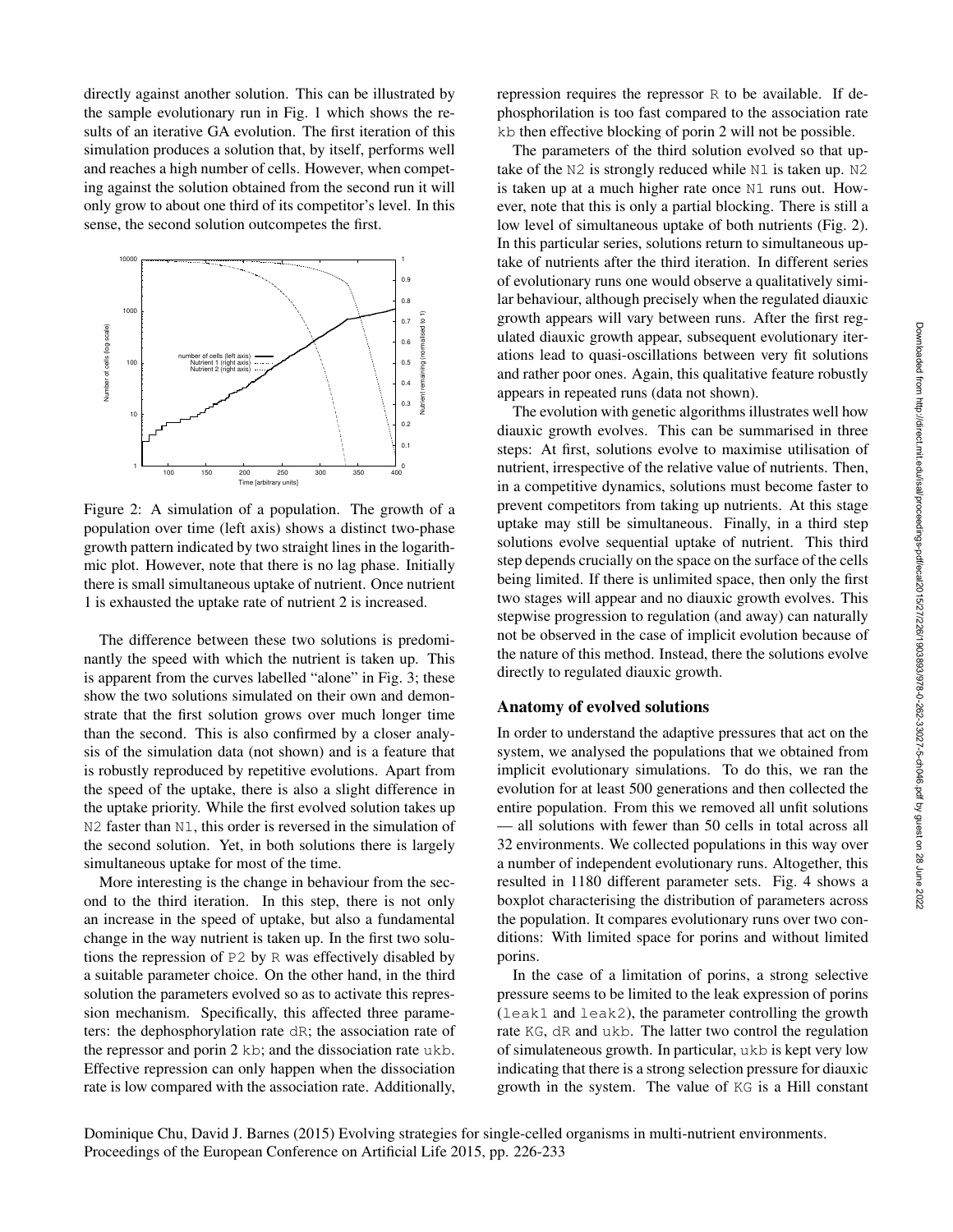

Figure 3: An example simulation comparing the solutions evolved at the first and second iteration (see Fig. 1). (left) The curves labelled "compete" show the result of a single simulation where the two solutions are competing for the same nutrient. Clearly, the second solution outcompetes the first one. The graph also shows a simulation of the first and second solution when simulated without competition (the curved labelled "alone"). In this case they grow similar cell numbers. (right) A histogram showing the distribution of cell numbers over 2000 competitive runs. There is hardly any overlap between the two distributions. The second solution clearly dominates the first.

and ensures that growth sets in at the correct availability of nutrient.

A notable result is the high leak rates. As can be seen from Table 1 the leak rate determines at what rate porins are expressed even in the absence of an activator. The activation mechanism used here is self-activation in the sense that porin is expressed in response to nutrient presence in the cell, but nutrient can only be present in the cell if there are porins. Hence, a small leak rate is required in order to kick-start the auto-activation of the porin expression system. Yet, a high leak rate essentially usurps the regulation of porin expression in the cell.

In real biological cells, there are two conceivable purposes for regulation of uptake mechanisms. The first is to control over-crowding of the intra-cellular space (or the cell surface for that matter) with proteins that are not needed. The second is to avoid wasting resources on producing proteins that are not needed. Neither is very relevant in the setup of this model for the following reason: our model has a direct negative feedback from surface crowding to porin expression. This means that there is no need for the cell to worry about unnecessary expression. At any time, the cell is either taking up N1 or N2; given the limited surface areas, this means that the negative feedback to expression is always fully engaged and only the porins that are required are actually expressed.

From this it appears that no (primary or direct) regulation of expression is required and therefore there are no disadvantages from a high leak rate. Yet, there are advantages. The main one is that the cell is able to respond quickly to change in circumstances. When N1 runs out the high leak rate of P2 makes it possible for production of porin 2 to start without delay. Hence, no lag phase evolves in these

simulations.

The limitation of porins is the main rate limiting step in the growth dynamics of the cell. Hence, the solutions that are evolved without this limit show a fundamentally different pattern. When there is no limit on how many porins there can be on the cell surface, i.e. no limit on the maximum rate of importing nutrients, then the rate-limitation moves to the conversion rate of nutrient to cell energy, i.e.  $1k1$  and  $1k2$ . Fig. 4 confirms that there is a strong selection pressure on these parameters. In nearly all members of the population they take the maximum allowed value.

On the other hand, the ukb and dR that were strongly selected in the case of limited surface area are now no longer under this pressure. When there is no limit on the surface area then it would be detrimental to block porin 2. Hence, the repression parameters need to be tuned so as to minimise the binding of R with P2. The precise values of the relevant parameters are not as important as the fact that the binding rate kb is low compared to the unbinding rate and that there is little R in the system, i.e. the value of dR must not be too low.

### Relationship to real parameters

In our simulations, diauxic growth evolves robustly and reproducibly. However, there are crucial differences between the solutions that evolved and the real-world cells. Firstly, there is a small amount of simultaneous uptake of both nutrients. Secondly, there is no lag phase evolving. These two observations are connected but they are also significant with respect to the understanding of the evolution of diauxic growth.

The main parameter governing the length of the lag phase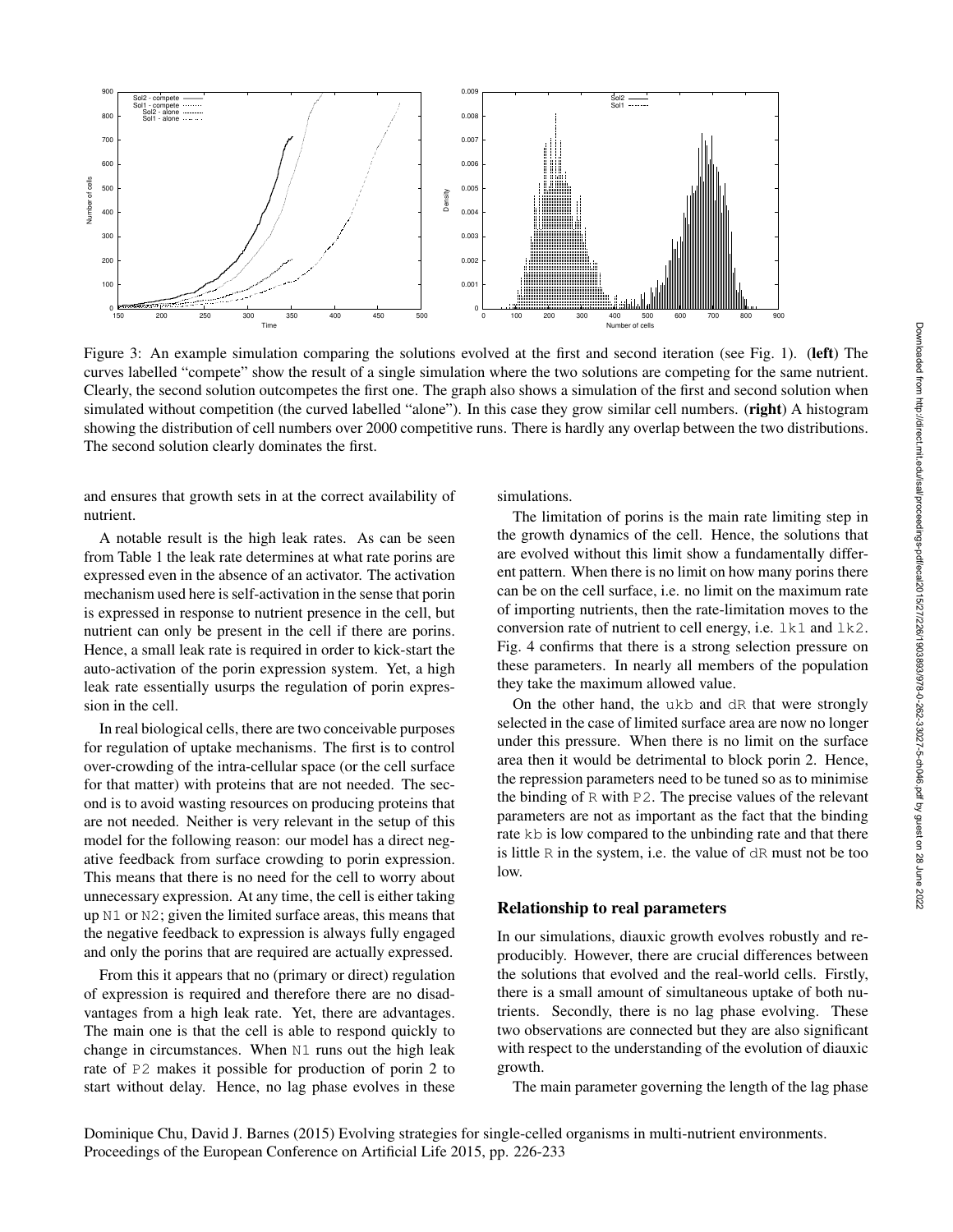

(and the degree of simultaneous uptake) is ukb. In order to understand its influence better, we took an evolved solution and compared it with two variants. One where *ukb* was set to 15 — the maximum value permitted within our model and one where it was set to zero. The former case corresponds to no diauxic growth at all and the latter to a very strong repression of N2 uptake in the presence of the first nutrient. We confirmed in simulation that with this choice of parameters uptake is entirely sequential, i.e. no N2 is used before N1 is exhausted. This also leads to a clearly distinuishable lag phase in the growth curve. The latter case supressed diauxic growth completely and both nutrients are taken up simultaneously. Both of those variants are outperformed by the evolved solution (Fig. 5). This suggests that there is an optimal level of repression of the P2 metabolism Density

0 5<br>10<br>15

Ю

 $\circ$ 

 $\tilde{=}$ 

 $\frac{8}{9}$ 

 $\boldsymbol{8}$ 

호

 $\overline{5}$ 

in our model.

# **Discussion**

One possible objection to our simulations is that they are highly simplified with respect to real systems, and hence not comparable. It could be argued that any discrepancy between the evolved solutions and real cells is as irrelevant as any similarities would be coincidental.

Clearly, it is the case that the "bio-chemistry" used here is idealised with respect to the rather more complex web of interactions that regulate diauxic growth in real organisms. However, the complexity of the regulatory mechanisms is not the point. At the heart of the matter is the competitive nature of growing cells and the basic strategy. It is reasonable to assume that cells can adjust the length of the lag phase over evolutionary times. Sequential uptake of nutrients is a positively controlled evolved feature that cells could lose again. So, conceivably, they could also reduce the length of



Figure 5: Fitness depends on the parameter ukb. The evolved solution shows a distribution of fitnesses. When the unbinding rate is set to zero or to very high values then the fitness goes down substantially compared to the evolved solution. This histograms were produced from 2000 simulations of the model.

the lag phase or even the strict sequential nature of nutrient uptake. This is confirmed by recent experimental findings that demonstrate this plasticity using artificial wet-lab evolution (Molenaar et al., 2009). For as long as the plasticity of dual nutrient uptake is established, then the details of the implementation are mostly irrelevant. This means that it makes sense to try to understand diauxic growth as a general strategy and it is not necessary to take into account the fine details of the bio-chemical implementation.

The question now is: Why is there an exclusive switch evolving in real cells but the model predicts a soft transition